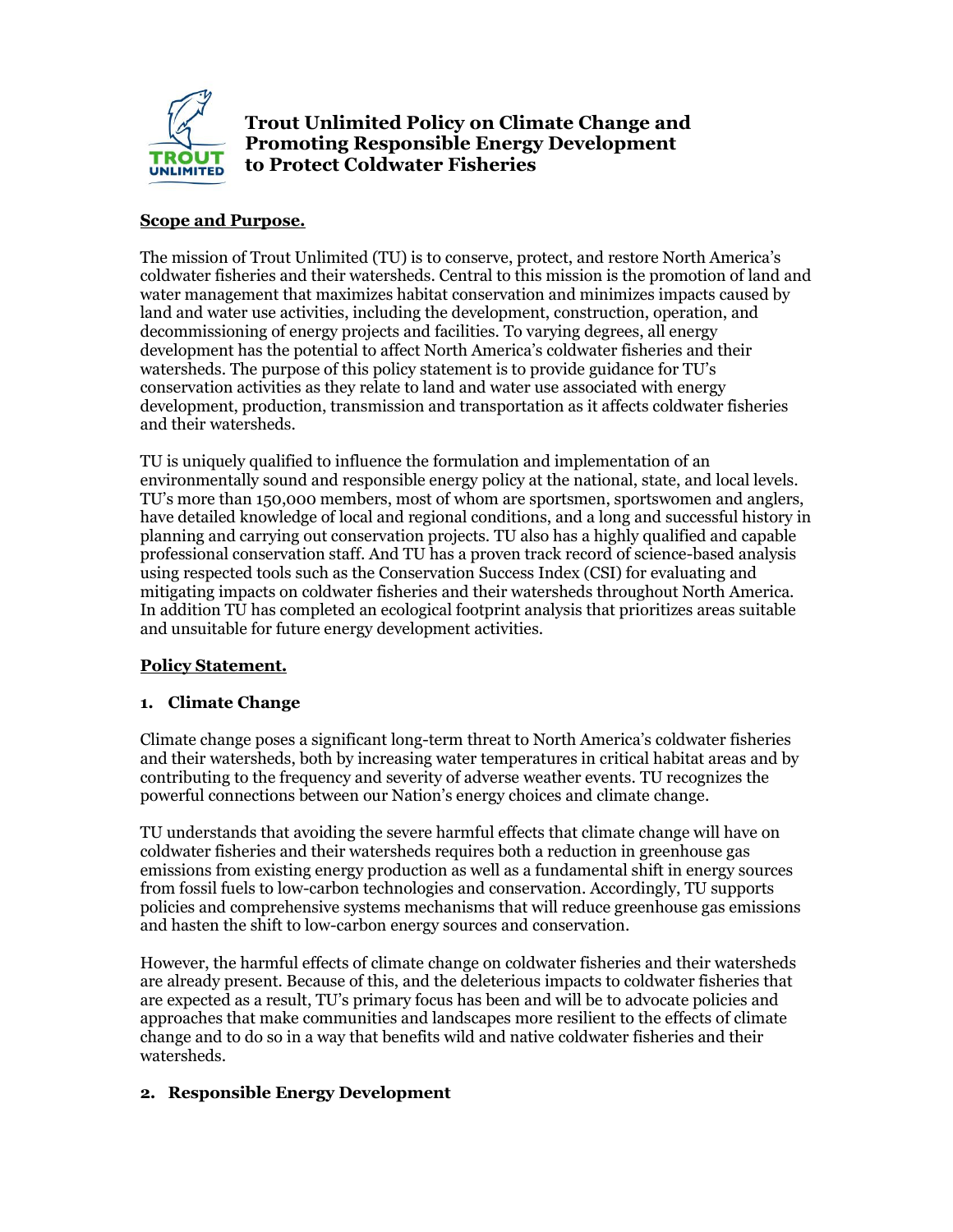Because virtually all energy development projects have the potential for at least some impact on coldwater fisheries and their watersheds, it is TU's policy to encourage energy development in a way that meets the needs of people while eliminating, minimizing, or mitigating the impacts to coldwater fisheries and their watersheds. TU will work to ensure that energy projects, and related energy transportation projects and facilities in North America are designed, sited, constructed, operated, and decommissioned in a manner that protects coldwater fisheries and their watersheds.

Collaborative stewardship is TU's preferred approach to achieving the organization's conservation goals. Accordingly, where there is potential for collaboratively developed solutions, consistent with TU's goals, TU will work with all stakeholders, including, federal, state, and local government officials, industry, other conservation and sportsmen's and sportswomen's organizations, the public and other interested parties, to ensure that all reasonable efforts are made to avoid or mitigate the impacts energy development may have on coldwater fisheries and their watersheds. TU will work constructively with interested industry leaders and energy project developers to encourage them to identify and implement best practices for the design, siting, construction, operation, and decommissioning of projects to eliminate, minimize or mitigate their impacts on coldwater fisheries and their watersheds. In pursuing potential collaboration, TU will fully consider relevant scientific, social, political and economic factors and make informed decisions.

There may be cases in which proposed energy development cannot be reconciled with TU's conservation goals. This could include proposed energy development in areas of critical coldwater fishery habitats, exceptional landscapes or the use of development methods that are unacceptable, owing to the likely primary and secondary deleterious effects of the development on coldwater fisheries and their watersheds. In such cases, TU may oppose the proposed development and will use all appropriate means, including litigation and administrative appeals and legislation, to obtain TU's conservation goals.

TU will work to help shape energy development legislation, regulations and policies at the federal, state, and local levels, and to influence the development, siting and operation of individual energy projects and related energy transportation projects, to eliminate, minimize or mitigate adverse impacts on coldwater resources and their watersheds. TU will also advocate for robust and effective regulation of energy resource development and use on both public and private lands at the federal, state, and local levels as appropriate, including the development of adequate regulatory frameworks and adequate resources to support permitting, oversight, and inspection and enforcement of regulatory requirements.

Responsible energy development most often occurs when full information concerning the proposed development is available to the public. TU will work to ensure the availability of adequate information and individual project details to help identify potential adverse impacts on coldwater fisheries and their watersheds and to support effective regulation of energy technologies and projects.

TU will encourage opportunities for effective and meaningful participation by the public and other interested parties in the energy project development, siting, permitting, approval, distribution and decommissioning process. TU will also work to ensure effective enforcement and mitigation measures where needed to correct energy project failures, and violations of regulatory requirements or project specific commitments, and to mitigate and remediate any damage to coldwater fisheries and their watersheds.

Given the extent of current and planned oil and natural gas energy development projects using hydraulic fracturing technologies and the substantial overlap of these projects and